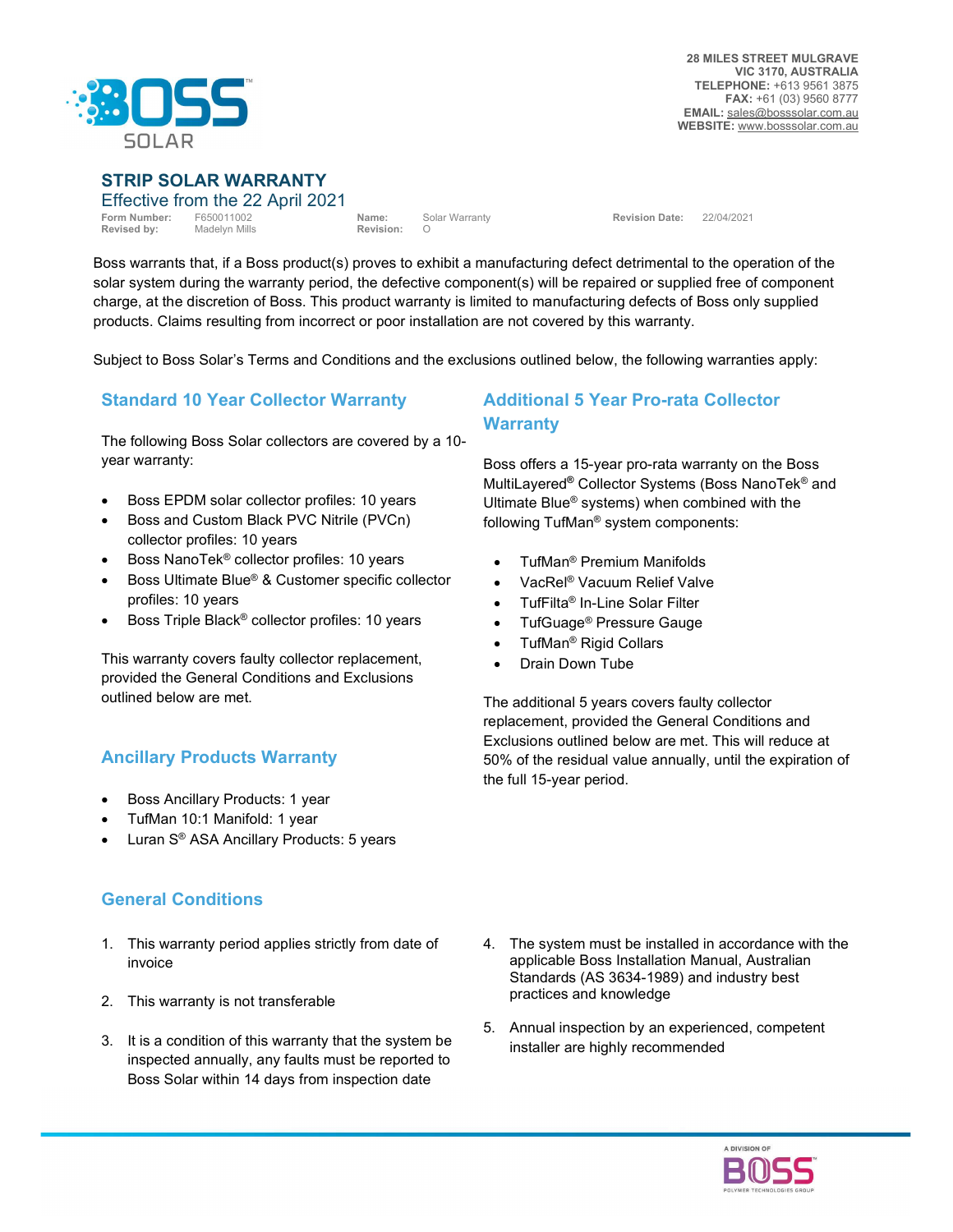

STRIP SOLAR WARRANTY

Effective from the 22 April 2021 Form Number: F650011002 Name: Solar Warranty Revision Date: 22/04/2021 Revised by: Madelyn Mills **Revision:** O **Revision:** O

## Exclusions of this Warranty

The warranty will not apply where:

- 1. The system has been used for a function for which it was not designed. This warranty is limited to systems used for the purpose of swimming pool heating
- 2. Boss cannot establish any fault in the product after inspection and testing
- 3. The product failure or damage is due to Acts of God or extreme weather conditions
- 4. Defective parts or accessories (not manufactured or supplied by Boss) have been used on, or in relation to the product which may have contributed to the failure
- 5. The product has been damaged by a cause outside the reasonable control of Boss. Including, but not limited to; damage caused by householders, tradespeople, birds, rodents, vermin, neglect and/or mechanical damage to the system
- 6. The defect in the product has arisen due to poor water flow, excessive hydraulic pressure, restrictions or blockages resulting from the omission of a suitable water straining device
- 7. Colour shift in PVC Nitrile coloured absorber due to UV exposure. Loss of, or variation in colour may occur (in colours other than black). This colour shift will have no effect on performance
- 8. The system in which the product is used, or any part of the system has been repaired, altered or modified by any person, such that it no longer complies with the applicable Boss installation guidelines or manual(s)
- 9. Tea leafing of EPDM systems, which is caused as a result of a combination of pool water chemical imbalance, stagnant water (including collector blockages) and/or installation issues
- 10. Splitting or crushing of Thermoplastic, PVC Nitrile and ancillary products due to insufficient vacuum relief
- 11. Non-adherence of strip collector to roof surfaces
- 12. An EPDM system installed for an indoor or under cover pool due to an excessive build-up of chloramines as a result of a lack of UV radiation
- 13. Damage to metal roofs, gutters or drinking water storages caused by water leakages from the solar system. Other consequential damage caused by chemically treated water flowing through or from the solar system, or from rainwater ingress caused by blocked gutters or obstructed watercourses are also not covered. It is the customers' responsibility to keep the roof and waterways clear of debris, which may cause the restriction of natural water flow

# Limitation

Boss makes no express warranties or representations other than set out in this warranty. Boss Polymer Technology (trading as Boss Solar) liability under this express warranty is limited to the credit of the original purchase price of the Boss product only, or replacement of the Boss product to the original purchaser, at the discretion of Boss. This warranty shall be governed by, and construed in accordance with, the mandatory laws of the State of Victoria, Australia. Regardless of the laws that might otherwise govern under applicable principles of conflicts of laws thereof.